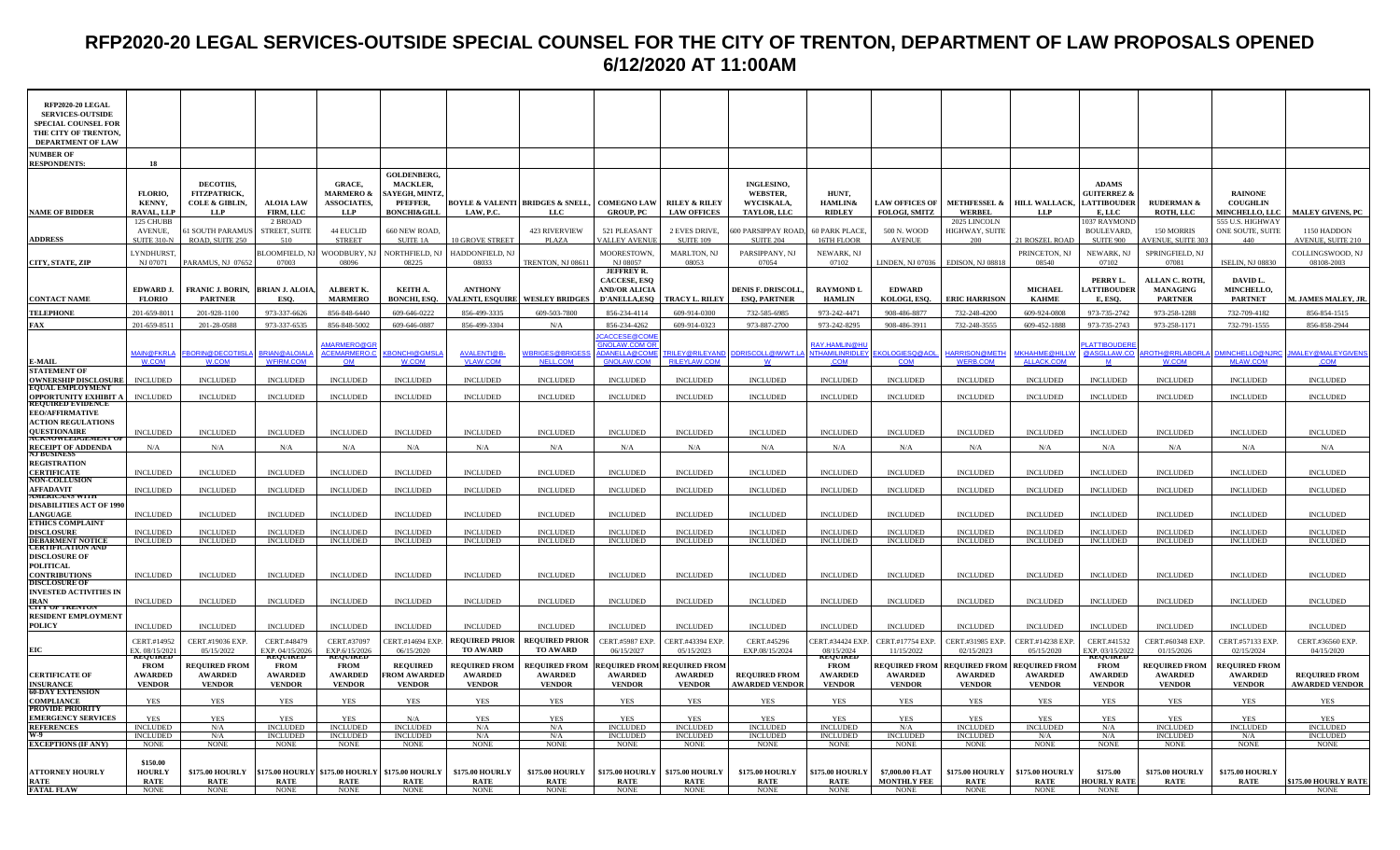## FLORIO + KENNY + RAVAL, L.L.P.

**ATTORNEYS AT LAW** 

**125 CHUBB AVENUE SUITE 310 N** LYNDHURST, NEW JERSEY 07071 PHONE: (201) 659-8011 FAX: (201) 659-8511

E-MAIL: MAIN@FKRLAW.COM

**EDWARD J. FLORIO** BERNARD F. KENNY, JR. NITA G. RAVAL **CHRISTOPHER K. HARRIOTT**  WEBSITE: WWW.FKRLAW.COM

DAVID J. YANOTCHKO **CHRISTIAN M. HIBINSKI** ALEXANDER J. CORRADO **EMILY M. MOWER** 

COUNSEL KEITH KANDEL^ MICHAEL T. WILKOS\*

\*ADMITTED TO NJ & NY BAR **^CERTIFIED AS A WORKERS' COMPENSATION ATTORNEY** 

June 3, 2020

Isabel C. Garcia, Purchasing Agent City Hall Annex Division of Purchasing City of Trenton 319 East State Street, 1st Floor Trenton, New Jersey 08608

FEE PROPOSAL FOR THE POSITION OF LEGAL SERVICES - FOR SPECIAL  $RE:$ OUTSIDE COUNSEL (RFP2020-20)

Dear Ms. Garcia:

We propose a rate of \$175.00 per hour per partners, \$135.00 per hour per associate attorneys, and \$85.00 per hour per paralegals for the term of the Contract.

> Respectfully submitted, FLORIO+KENNY+RAVAL, L.L.P.

Writer's direct email address: EJF/ak

EDWARD J. FLORIO eflorio@fkrlaw.com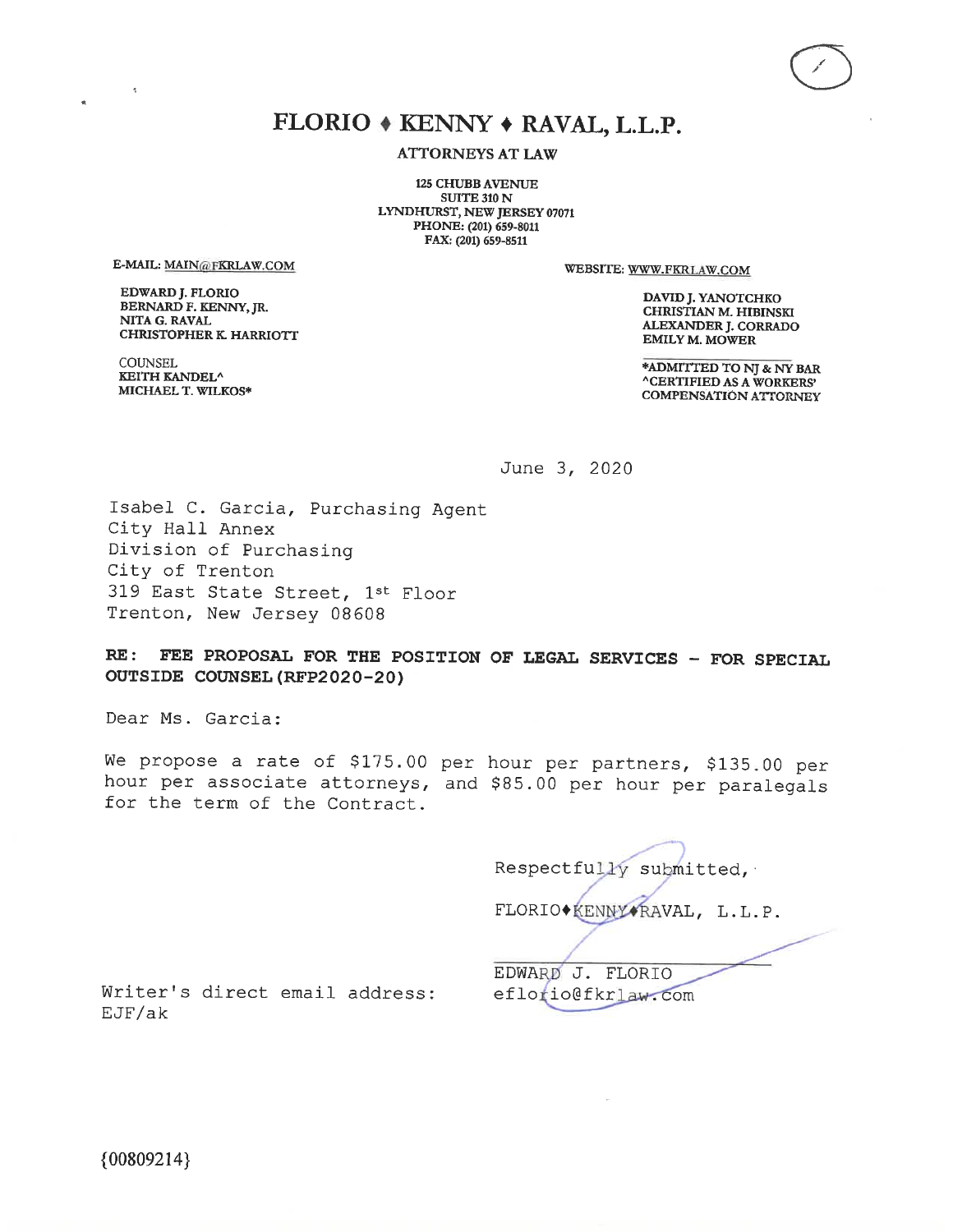

**61 SOUTH PARAMUS ROAD** PARAMUS, NEW JERSEY 07652

TELEPHONE: (201) 928-1100 TELEFAX: (201) 928-0588 WWW.DECOTIISLAW.COM

WILLIAM HARLA, ESQ. WHARLA@DECOTIISLAW.COM 201.907.5205

### FEE PROPOSAL

### Legal Services - Special Outside Counsel

DeCotiis, FitzPatrick, Cole & Giblin, LLP proposes the following fee structure for special outside counsel; we will, however, be more than willing to tailor a fee structure that meets the City's needs:

**Flat Monthly Fee:** At this time, the Firm is only proposing hourly rates consistent with the rates set forth in the RFP. The Firm is not proposing a monthly flat rate at this time because the RFP does not identify any specific legal assignments. If the City proposes to have the Firm represent it in particular, individualized matters, the Firm is willing to discuss flat rate fee structures with the City for those matters.

**Hourly Rate:** DeCotiis hereby accepts the rates as set forth in the RFP of One Hundred Seventy-Five Dollars (\$175.00) per hour for Shareholders, One Hundred Thirty-Five Dollars (\$135.00) per hour for all other Attorneys, and Eighty-Five Dollars (\$85.00) per hour for paralegals.

We further propose: Legal services provided by law clerks be billed at a rate of One Hundred Twenty-Five Dollars (\$125.00) per hour.

**Travel Time:** Travel time during which legal work is being undertaken on behalf of the client will be billed at our normal hourly rate(s). Other travel time will be billed at One Hundred Dollars (\$100.00) per hour.

Mileage, Tolls and Parking: We propose that mileage will be reimbursed at the prevailing IRS reimbursement rate, and the cost of tolls and parking shall be reimbursed at cost.

#### Reimbursable Expenses:

| Photocopies | \$.30 per page; | Faxes        | \$.25 per page |
|-------------|-----------------|--------------|----------------|
| Printing    | \$.10 per page; | Color Copies | \$.65 per page |
| CD Copy     | \$5.00;         | DVD Copy     | \$10.00        |

Any additional reimbursable expenses will be subject to the approval of the City.

**NEW JERSEY NEW YORK**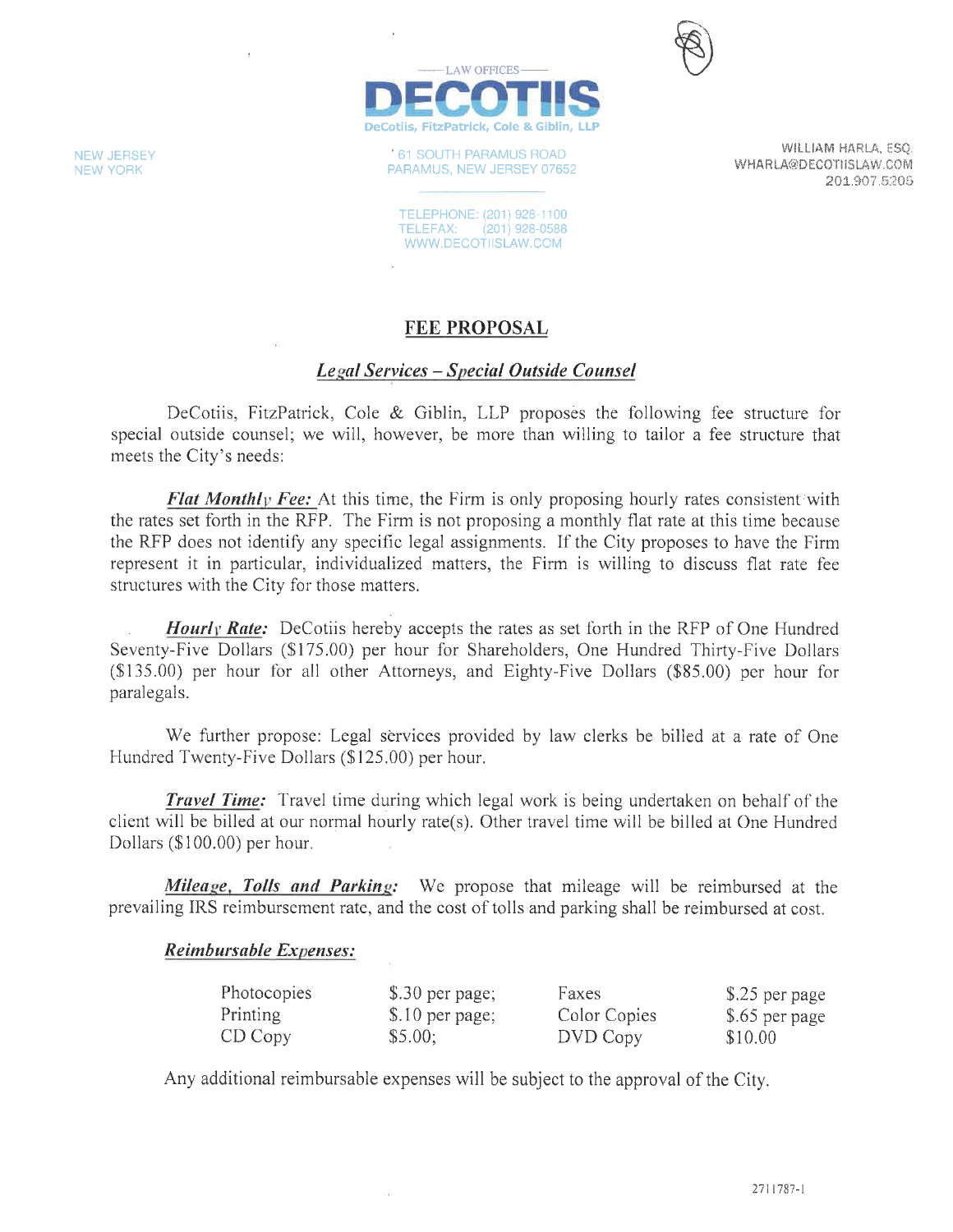### **ALOIA LAW FIRM LLC**

2 Broad Street, Suite 510 Bloomfield, New Jersey 07003 (973) 337-6626/(973) 337-6535(fax)

May 19, 2020

Isabel C. Garcia, QPA Purchasing Agent Division of Purchasing  $1<sup>st</sup>$  Floor 319 East State Street Trenton, NJ 08608

Brian J. Aloia, Esq.

NJ, NY BARS brian@aloialawfirm.com

 $\sim$   $\approx$ 

#### RFP2020-20  $Re:$ Request for Proposals for Legal Services - Special Outside Counsel for the City of Trenton Department of Law

Dear Ms. Garcia:

Kindly accept the enclosed as ALOIA LAW FIRM LLC's formal price proposal in conjunction with the ALOIA LAW FIRM LLC submission to provide legal services to the City of Trenton.

ALOIA LAW FIRM LLC's formal price proposal is as follows:

- 1. \$175.00 per hour for partners;
- 2. \$135.00 per hour for associates; and
- 3. \$85.00 per hour for paralegals.

The firm only charges for administrative type fees actually incurred such as postage, experts or outside copying fees incurred for large projects that are required to be sent out for copying.

Should you have any questions after you review the formal price proposal, please feel free to call me.

Very truly yours,

ALOIA LAW FIRM LLC

rmu Brian J. Alow

Member of the Firm

BJA/bc Enclosure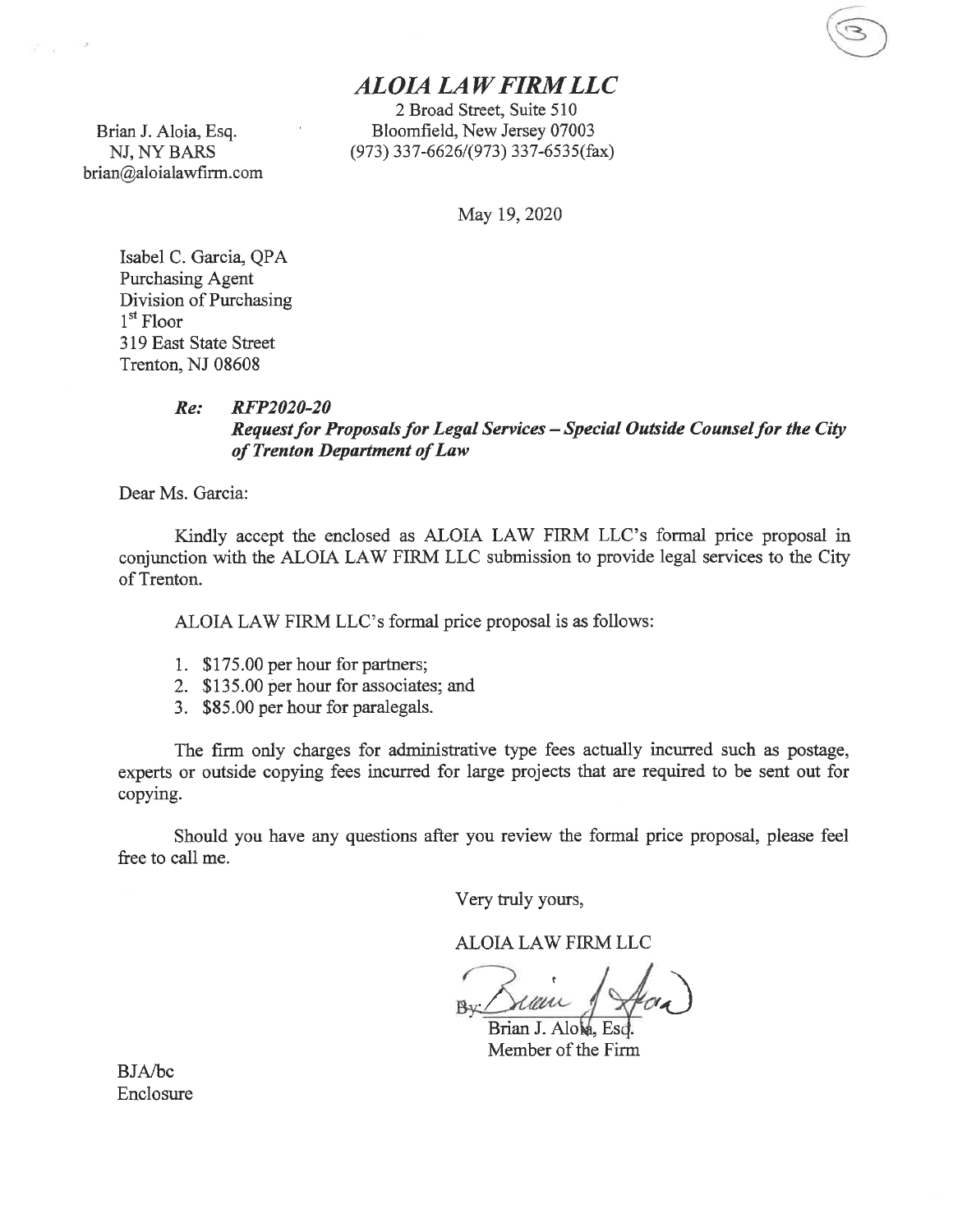WE THE UNDERSIGNED PROPOSE LEGAL SERVICES FOR SPECIAL OUTSIDE COUNSEL PURSUANT TO THE SCOPE OF SERVICES AND REQUIREMENTS AND MADE PART **HEREOF:** 

#### **HOURLY FEE**

#### **FLAT MONTHLY FEE**

|                      | $\circ$ $\circ$ |
|----------------------|-----------------|
|                      |                 |
| --------<br>.<br>- 1 | .               |

### (ORIGINAL SIGNATURE BY AUTHORIZED REPRESENTATIVE)

The undersigned is a Corporation, Partnership or Individual under the laws of the State of<br>NCLL DUSY y having its principal office at  $\frac{U}{V}$  EUCL of ST WOO dbvry NT

| COMPANY FICACE, Marmers + ASSOC-LLP |
|-------------------------------------|
| ADDRESS $44$ Euclid ST              |
| ADDRESS WOOdbury $\sqrt{J}$ 08096   |
| FED. $ID#$                          |
| NAME $Albert + 4. MOfMUS$           |
| TELEPHONE 854 848 6446              |
| FAX $856$ $848$ 5002                |
| EMAIL amarmero@graceMarmero.com     |
| DATE $(a - 9 - 2020$                |
| SIGNATURE                           |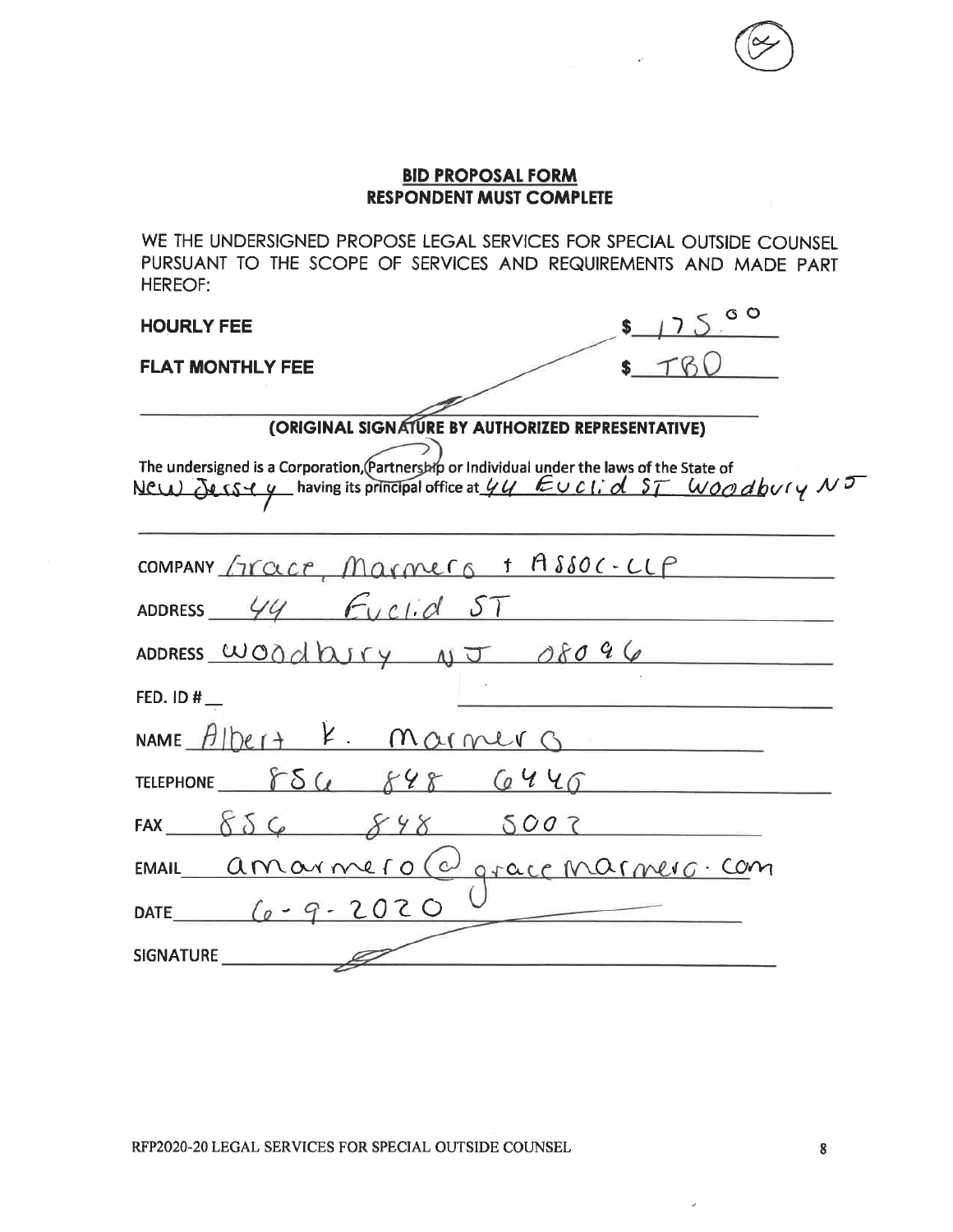HA RRY GOLDEN BERG (1938-2003) KE NNETH D. MACKLER\*\* **JOSEPH ERAN SAYEGH\*** LA WRENCE A. MINTZ\*\* MARK PFEFFER (1955-2019) KEITH A. BONCHI MICHAEL A. GILL\*\*\* MICHAEL J. MACKLER\* **JOEL M. CHIPKIN\*** ALLISON E. WETNER FRANCIS J. BALLAK **LAUREN E. TYLER** DAINEL G. TRACY MARC B. SAMUELSON. ELLIOTT J. ALMANZA LIN DSAY T. BYRNE ROBERT A. STACCHINI\* ADAM E. BARKER

TODNEY

#### GOLDENBERG · MACKLER · SAYEGH MINTZ \* PFEFFER \* BONCHI \* GILL

A PROFESSIONAL CORPORATION

660 NEW ROAD, FIRST FLOOR, NORTHFIELD, NEW JERSEY 08225 PHONE: (609) 646-0222 | FAX: (609) 646-0887

> www.gmslaw.com TAX ID #22-1980737

June 5, 2020

#### **VIA UPS NEXT DAY SERVICE** & EMAIL:  $igarcia@trentonnj.org$

Certified By The Supreme Court Of New Jersey: Civil Trial Law \*\*Workers' Compensation Law \*\*\* Matrimonial Law

**ATLANTIC CITY** 1030 ATLANTIC AVENUE **ATLANTIC CITY, NJ 08401**<br>**PHONE:** (609) 344-7131 FAX: (609) 347-6024

**RIO GRANDE** THE HERALD BUILDING 1508 ROUTE 47 SOUTH, SUITE 3 RIO GRANDE, NJ 08242 **PHONE:** (609) 886-4333 FAX: (609) 886-9441

**VINELAND** 1170 EAST LANDIS AVENUE BUILDING B, SUITE 2 VINELAND, NJ 08360 PHONE: (856) 839-0953 FAX: (856) 839-0959

Isabel C. Garcia, QPA, Purchasing Agent City of Trenton, Division of Purchasing City Hall Annex, 319 E. State Street, 1<sup>st</sup> Floor Trenton, NJ 08608

 $RE:$ Price Proposal for RFP2020-20 Special Outside Counsel 2020 In Rem Foreclosure/Bankruptcy Counsel

Dear Ms. Garcia:

In connection with our proposal to perform legal services as In Rem Tax Foreclosure/Bankruptcy Counsel, below please find our separate price proposal in this matter.

We would perform tax sale foreclosure services at \$500.00 per tax sale certificate plus costs in the *in rem* foreclosure of more than 10 tax sale certificates. As long as the foreclosure remains uncontested, there will be no additional legal expenses. However, it must be clear that in addition to \$500.00 per property or tax sale certificate, there are costs associated with a tax sale foreclosure. There is the cost of obtaining a foreclosure search, filing fee costs, recording costs, advertising costs, copying costs and postage. These costs must be reimbursable to the applicant. While each particular foreclosure is unique and the search will dictate who must be served, these costs normally average approximately \$1,000.00 per tax sale certificate.

In the event that a matter becomes contested, either through the filing of an Answer, a bankruptcy or some other event, we would charge \$175.00 per hour for partners, \$135.00 for associates and \$85.00 per hour for paralegals for legal services on the matter. Sharon Lorenzini or any other paralegal would bill at the rate of \$85.00 per hour.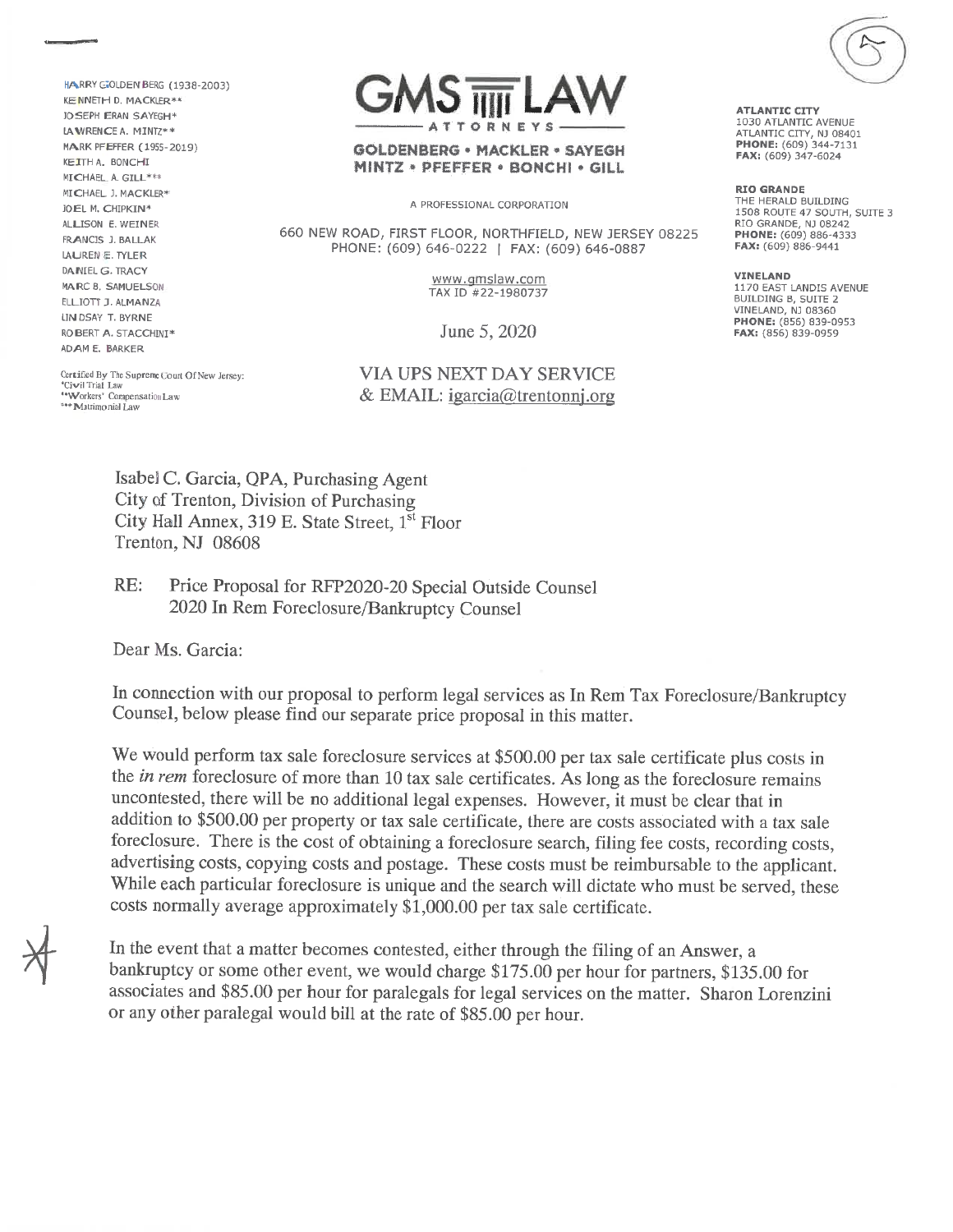

#### L **INTRODUCTION**

Boyle & Valenti, P.C. (the "Firm") is pleased to submit this "Price Proposal" in response to The City of Trenton's Request for Proposal - RFP2020-20 for Legal Services - For Special Outside Counsel.

As per the Request for Proposals, this portion of the Firm's Proposal sets for the Firm's price proposal and specifically the rates and costs proposed by the Firm for providing the services sought by the Request for Proposals and has been provided in a separately sealed envelope from that portion of our proposal that sets forth the Firm' qualifications and other required information sought by the Request for Proposals.

#### II. **FEES AND COSTS**

The Firm will bill on an hourly basis for the legal services provided based upon the number of hours worked in providing the legal services sought by the Request for Proposals as well as bill for costs incurred in providing such services in accordance with the rates and terms specified below.

The Firm proposes to bill at the following hourly rates which shall apply to all time expended in providing the requested services including, but not limited to, document preparation, the preparation of pleadings, motions and supporting papers, the preparation for and attendance at hearings, conferences and/or trial, the preparation for and attendance at meetings with the client, witnesses or others as necessary, the attendance at Council Meetings, if required, all communications and all required travel:

The Firm also proposes to invoice for costs incurred in performing the scope of work in accordance with its ordinary billing practices (to the extent consistent with all applicable City of Trenton Guidelines for Outside Counsel) which currently are as follows:

Courier charges and postage: Actual cost to Firm

| Photocopies:          | 8 cents for black and white and 50 cents per page for<br>colored or actual cost where outsourced |
|-----------------------|--------------------------------------------------------------------------------------------------|
| Scanning:             | $.08$ per page                                                                                   |
| Postage and delivery: | actual cost                                                                                      |

 $\frac{1}{2}$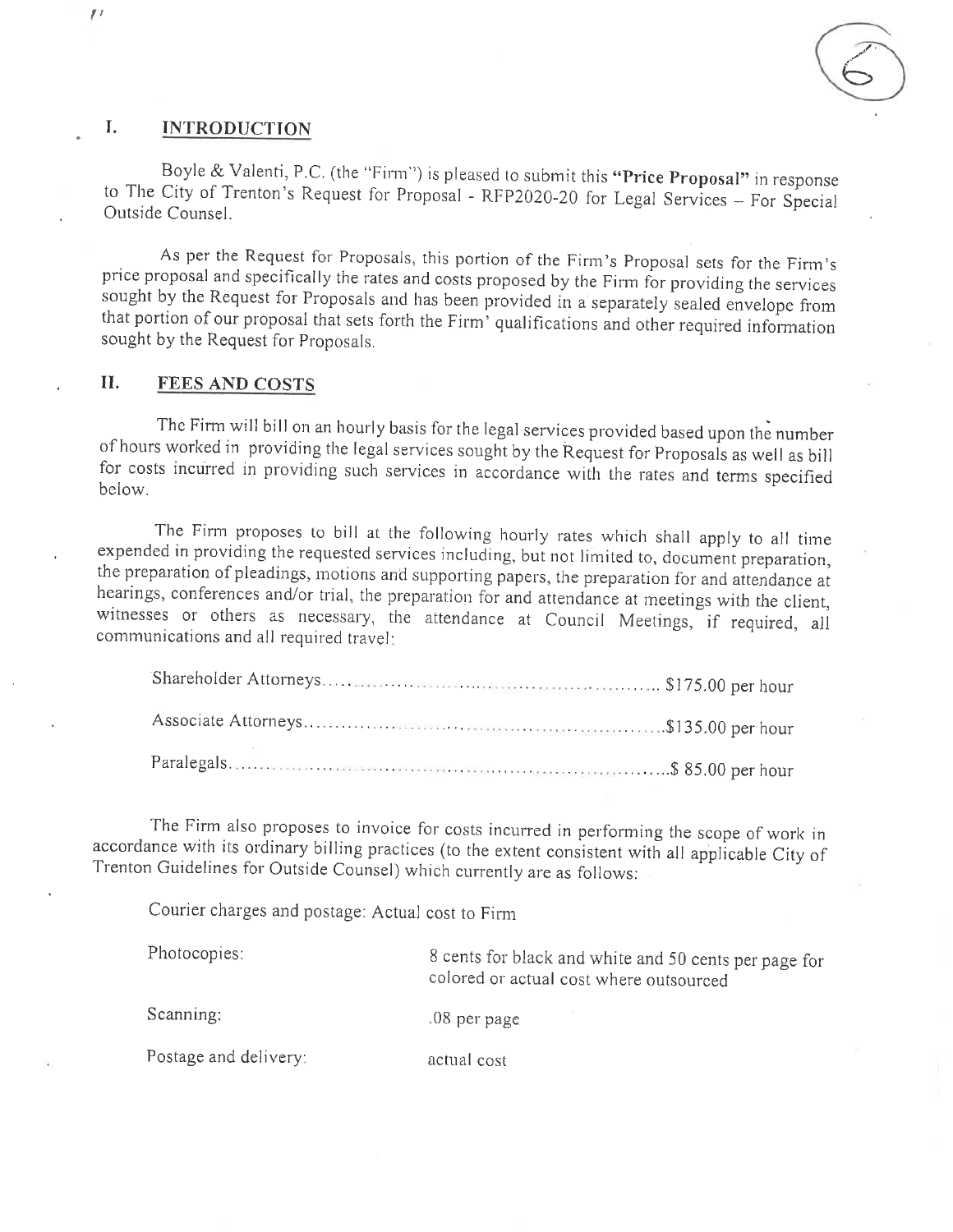#### **Real Estate Litigation**

We have represented developers and redevelopers in various types of major litigation directly impacting upon the success of development and redevelopment projects including litigation concerning the validity of redevelopment plans, the constitutionality of redevelopment plans, the legality of redevelopment agreements, builders' remedies under the Mount Laurel doctrine, challenges to municipal land use and zoning determinations and construction related disputes. Our attorneys are responsible for a number of the most important cases defining redevelopment law. Our track record in these litigation matters speaks for itself.

#### **Representative Cases**

The Firm's representative cases within its Real Estate & Land Use practice include, but are by no means limited to:

- Representation of residential developer in Lakewood Township in connection with a  $\bullet$ public utilities dispute brought by neighboring property owners. Successfully defended developer in action in lieu of prerogative writs filed by neighboring property owners in Ocean County Superior Court.
- Representation of Ocean County developer in connection with client's petition to the  $\bullet$ township's governing body to vacate various "paper streets" designated on the municipal zoning map.

#### **Representative Clients**

The Firm has represented a diverse roster of clients, including:

- City of Trenton
- Mercer County
- $\bullet$  Township of Ewing
- City of Asbury Park
- FreddieMac
- · PSE&G
- New Jersey Turnpike Authority

### **Compensation Proposal**

Bridges & Snell LLC proposes the following compensation structure:

| Partners/Of Counsel   | \$175.00 |
|-----------------------|----------|
| Associates/Paralegals | \$135.00 |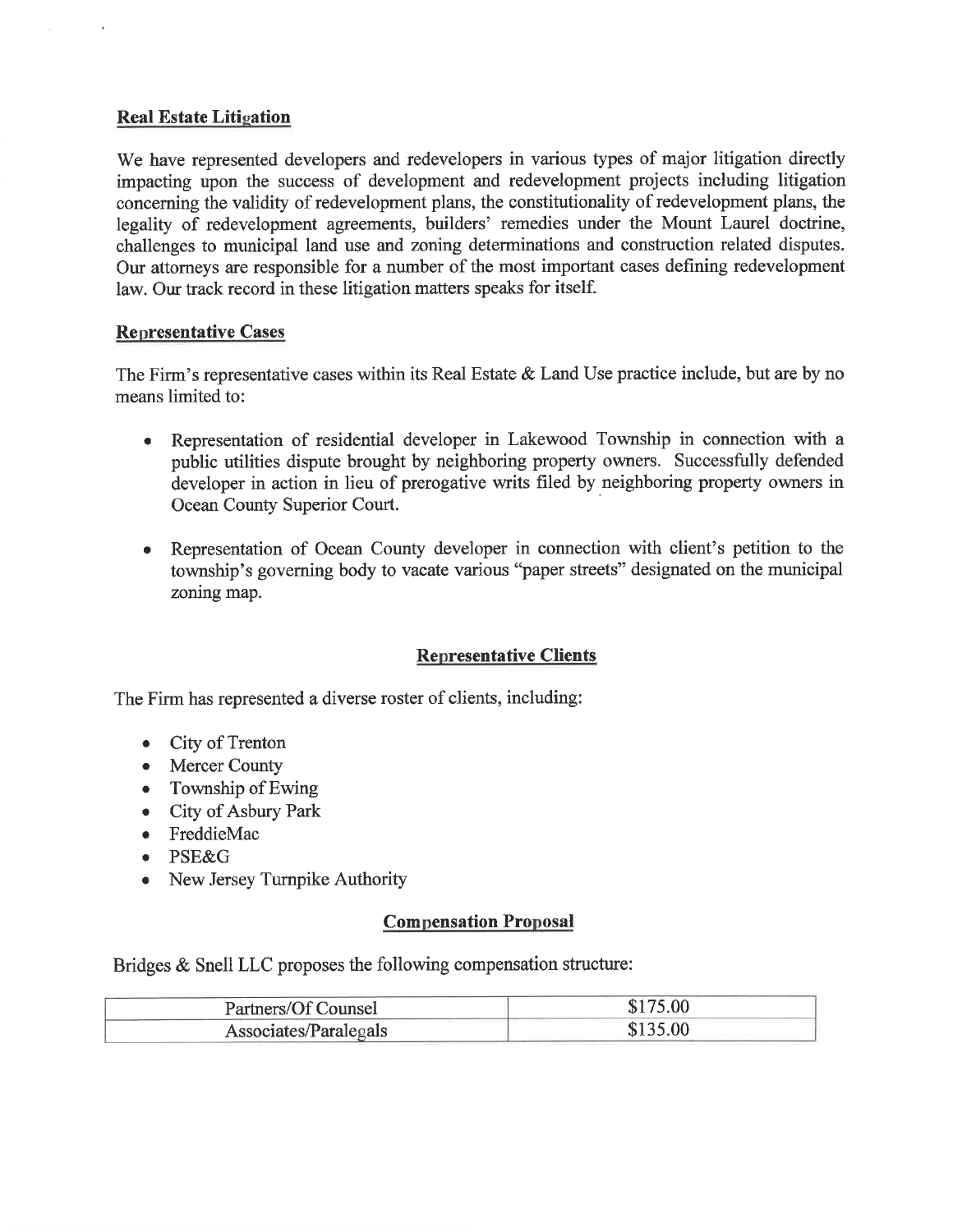WE THE UNDERSIGNED PROPOSE LEGAL SERVICES FOR SPECIAL OUTSIDE COUNSEL PURSUANT TO THE SCOPE OF SERVICES AND REQUIREMENTS AND MADE PART **HEREOF:** 

**HOURLY FEE** 

| 75                           |  |
|------------------------------|--|
| The property of the property |  |

\$

**FLAT MONTHLY FEE** 

#### (ORIGINAL SIGNATURE BY AUTHORIZED REPRESENTATIVE)

The undersigned is a Corporation, Partnership or Individual under the laws of the State of New Jersey having its principal office at 521 Pleasant Valley Avenue

Moorestown, NJ 08057

COMPANY Comegno Law Group, PC

ADDRESS 521 Pleasant Valley Avenue

ADDRESS Moorestown, NJ 08057

FED. ID

NAME \_\_\_\_\_ Jeffrey R. Caccese. Esquire and Alicia D'Anella. Esquire

TELEPHONE 856-234-4114

FAX 856-234-4262

EMAIL jcaccese@comegnolaw.com adanella@comegnolaw.com

DATE May 27, 2020

SIGNATURE

RFP2020-01 LEGAL SERVICES FOR SPECIAL OUTSIDECOUNSEL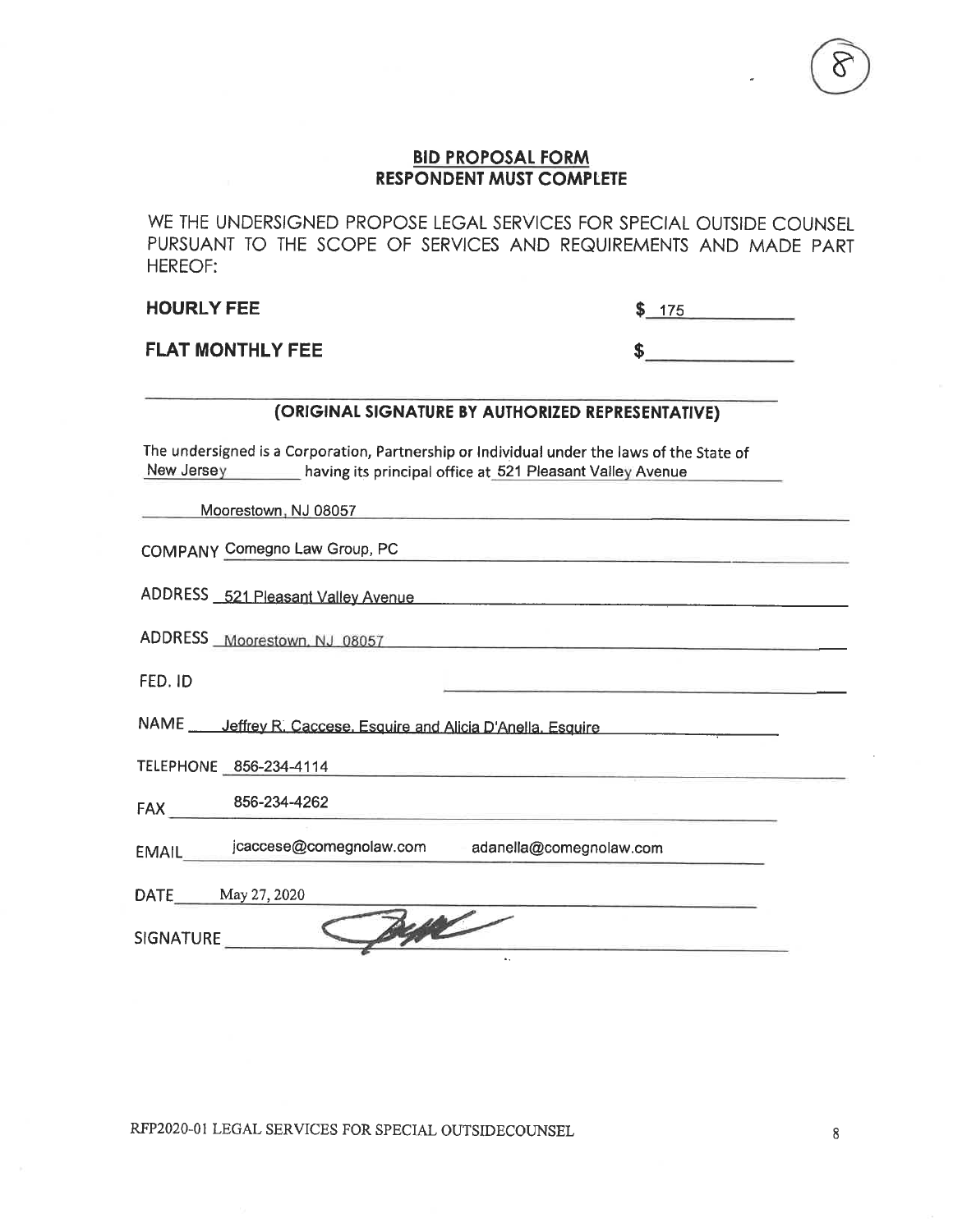

LAW OFFICES OF **RILEY & RILEY** 

# PROPOSED FEE STRUCTURE

 $$175.00/hour - Partners$ \$125.00/hour - Associates \$45.00/hours - Paralegals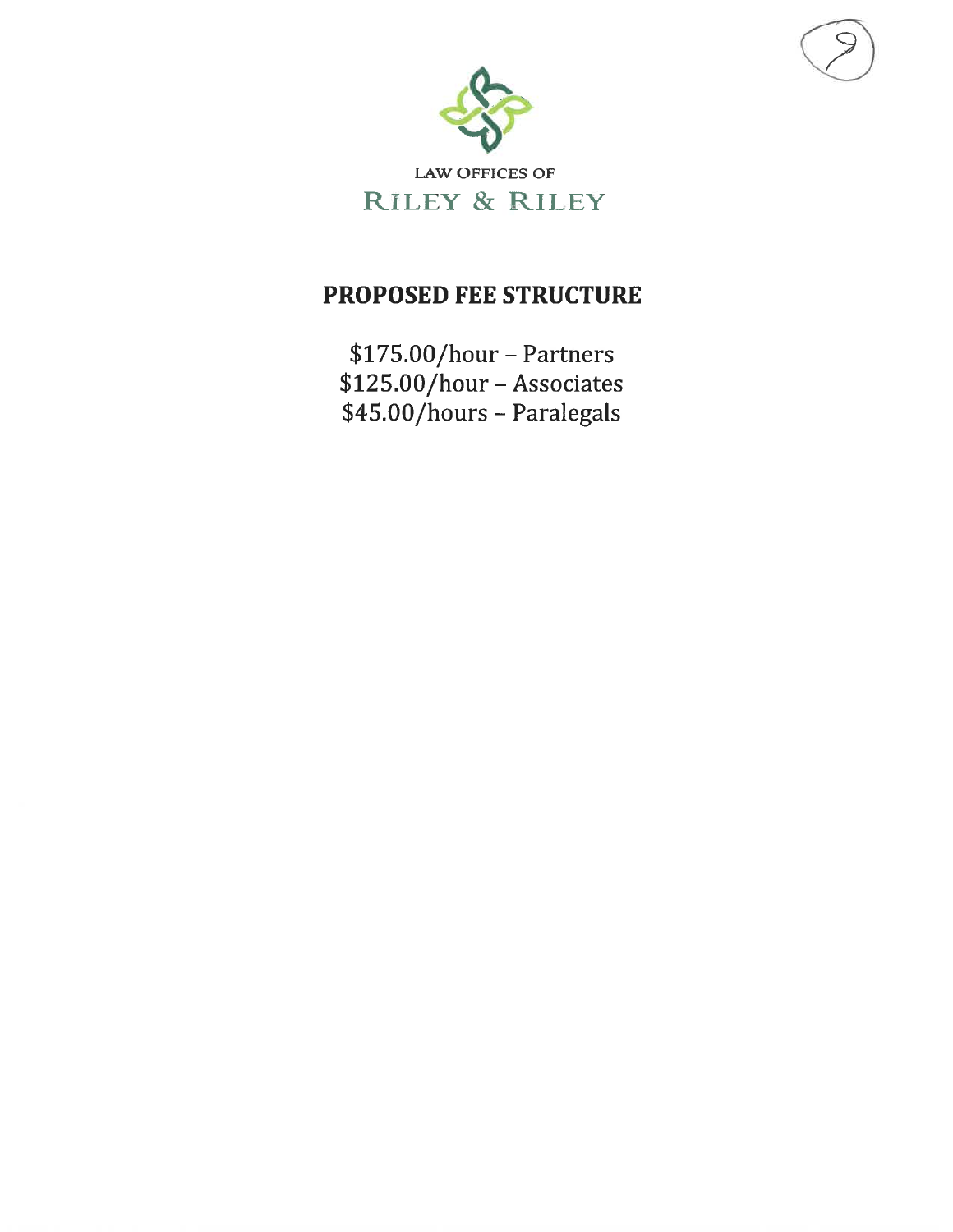#### **Fees**

This Firm is amenable to the hourly rate set by the City of Trenton as follows:

Associates................\$ 135.00 per hour 

This Firm will comply with the general terms and conditions as may be required by the City of Trenton and will enter into a professional services contract with the City of Trenton, if applicable.

#### **Qualifications and Relevant Experience**

The Firm has the requisite qualifications and experience to provide special outside counsel legal services to the City of Trenton. Inglesino, Webster, Wyciskala & Taylor, LLC is a full-service law firm and is well equipped to provide legal services in a timely fashion. The Firm has provided legal services to a variety of municipalities, state agencies, public utilities and public entities throughout the State for a number of years. We are prepared to provide clients with an informed understanding of legal rights and obligations and explain practical implications as well as assert client's position under the rules of the Faulkner Act and communicate with the client concerning the representation in a prompt and diligent manner while keeping in confidence information relating to representation.

The Firm has a broad based legal experience in all areas of law affecting the City of Trenton, including but not limited to Local Public Contracts Law, N.J.S.A. 40A:11-1 et seq., the Optional Municipal Charter Law or the Faulkner Act N.J.S.A. 40:69A-1 et seq., the Local Budget Law, N.J.S.A. 40A:4-1 et seq., the Local Fiscal Affairs Law, N.J.S.A. 40A:5-1 et seq., and the New Jersey Local Unit Pay to Play Law N.J.S.A. 19:44A-20.4 et seq. The Firm has extensive experience representing governmental entities and has developed the necessary contacts at the local, county and state level to effectively and efficiently represent the needs of the City of Trenton.

**Denis F. Driscoll, Esq.** is a partner and the head of the Litigation Department, where as a certified civil trial attorney he defends clients in Complex Civil Litigation, Professional Liability, Products Liability, Premises Liability, Land Use, Municipal Defense, White Collar and Criminal Defense and general liability claims. Formerly, Mr. Driscoll was an Assistant District Attorney in the Bronx District Attorney's Office where he was elevated to the position of Senior Trial Assistant, responsible for homicides and other major offenses in the Sex Crimes Unit. Before leaving the public sector, Mr. Driscoll lectured at the New York State Police Academy instructing new recruits. Currently, he regularly lectures for New Jersey Continuing Legal Education in the area of criminal law. Mr. Driscoll also currently serves as the Municipal Prosecutor in jurisdictions within Morris County and serves as Litigation Counsel for the Borough of Chatham. Mr. Driscoll is a member of the bars of the State of New Jersey and State of New York, and the Federal District Court of New Jersey and New York. He has had decisions published arising out of matters prosecuted before the State of New York Supreme Court and the State of New Jersey Superior Court.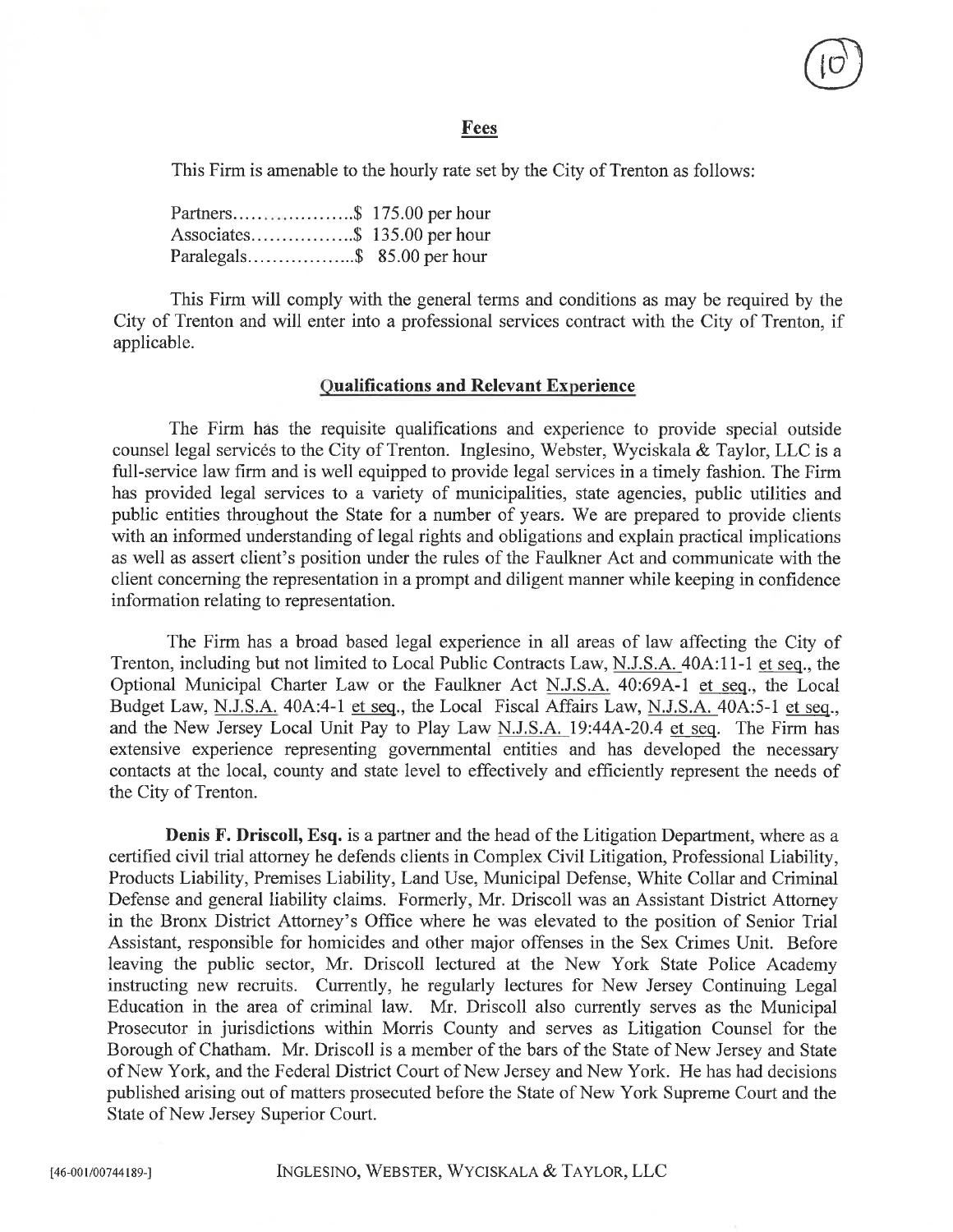WE THE UNDERSIGNED PROPOSE LEGAL SERVICES FOR SPECIAL OUTSIDE COUNSEL PURSUANT TO THE SCOPE OF SERVICES AND REQUIREMENTS AND MADE PART **HEREOF:** 

| <b>HOURLY FEE</b>                                                                                                                                                           | 175.00<br>\$ |
|-----------------------------------------------------------------------------------------------------------------------------------------------------------------------------|--------------|
| <b>FLAT MONTHLY FEB</b>                                                                                                                                                     | \$           |
| <b>ORIGINAL SIGNATURE BY AUTHORIZED REPRESENTATIVE)</b>                                                                                                                     |              |
| The undersigned is a Corporation, Partnership or Individual under the laws of the State of<br>New Jersey having its principal office at 60 Park Place, 16th Fl., Newark, NJ |              |
| COMPANY Hunt, Hamlin & Ridley                                                                                                                                               |              |
| ADDRESS 60 Park Place, 16th Fl., Newark, NJ 07102                                                                                                                           |              |
| ADDRESS 418 Grand Street, Paterson, NJ 07505                                                                                                                                |              |
| FED                                                                                                                                                                         |              |
| NAME Raymond L. Hamlin                                                                                                                                                      |              |
| TELEPHONE (973) 242-4471                                                                                                                                                    |              |
| $(973)$ 242-8295<br>FAX                                                                                                                                                     |              |
| EMAIL Ray.hamlin@hunthamlinridley.com                                                                                                                                       |              |
| DATE Jung<br>10,                                                                                                                                                            |              |
| <b>SIGNATURE</b>                                                                                                                                                            | i di         |

8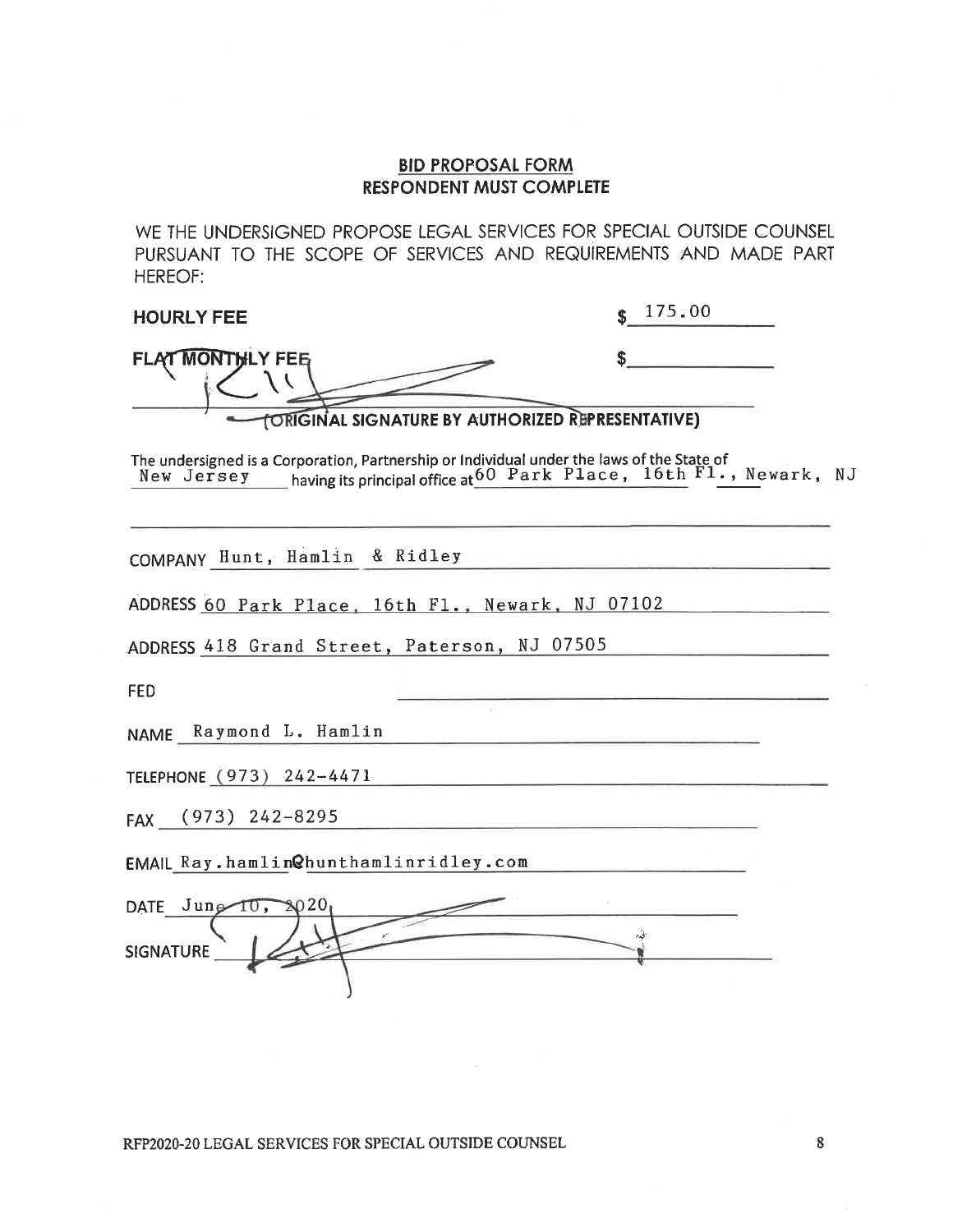

actival

#### **BID PROPOSAL FORM RESPONDENT MUST COMPLETE**

WE THE UNDERSIGNED PROPOSE LEGAL SERVICES FOR SPECIAL OUTSIDE COUNSEL PURSUANT TO THE SCOPE OF SERVICES AND REQUIREMENTS AND MADE PART HEREOF:

**HOURLY FEE** 

**FLAT MONTHLY FEE** 

|  | -O + expense |
|--|--------------|
|  |              |

\$

(ORIGINAL SIGNATURE BY AUTHORIZED REPRESENTATIVE)

The undersigned is a Corporation, Partnership or Individual under the laws of the State of UIDET

| COMPANY COMPANY               | LAW OFFICES OF KOLOGI. SMITZ   |
|-------------------------------|--------------------------------|
| ADDRESS <b>ADDRESS</b>        | SOO N. WOOD ANE LUDEN NJ 07036 |
| ADDRESS_____                  |                                |
| FED. ID $\#$                  |                                |
| NAME                          | EDURARD KOLOCH                 |
| <b>TELEPHONE</b>              | $908 - 486 - 8877$             |
| FAX                           | $1192 - 284 - 300$             |
| EMAIL                         | e Kologiesq@aol.com            |
| $\mathsf{DATE} \qquad \qquad$ | 20<br>612                      |
| <b>SIGNATURE</b>              |                                |

RFP2020-20 LEGAL SERVICES FOR SPECIAL OUTSIDE COUNSEL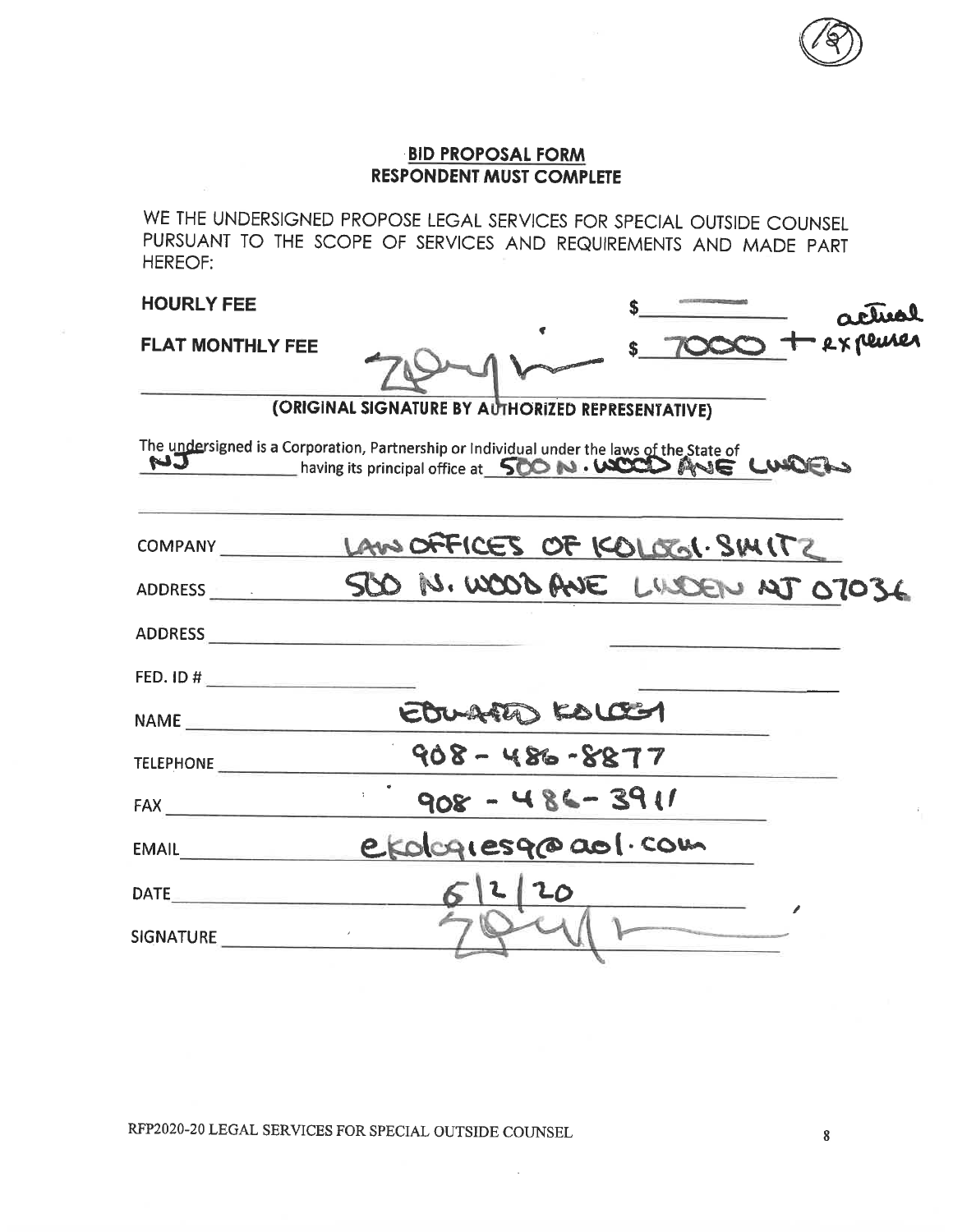WE THE UNDERSIGNED PROPOSE LEGAL SERVICES FOR SPECIAL OUTSIDE COUNSEL PURSUANT TO THE SCOPE OF SERVICES AND REQUIREMENTS AND MADE PART **HEREOF:** 

| <b>HOURLY FEE</b>                                                                                                                                                          | 175/135/85 |  |  |  |  |  |
|----------------------------------------------------------------------------------------------------------------------------------------------------------------------------|------------|--|--|--|--|--|
| <b>FLAT MONTHLY FEE</b><br>(ORIGINAL SIGNATURE BY AUTHORIZED REPRESENTATIVE)                                                                                               | None       |  |  |  |  |  |
| The undersigned is a Corporation, Partnership or Individual under the laws of the State of<br>having its principal office at 2025 Lincoln Highway, Suite 200<br>New Jersey |            |  |  |  |  |  |
| Edison, NJ 08822<br>COMPANY Methfessel & Werbel                                                                                                                            |            |  |  |  |  |  |
| ADDRESS 2025 Lincoln Highway, Suite 200<br>ADDRESS Edison, NJ 08818                                                                                                        |            |  |  |  |  |  |
| <b>FED</b><br>Eric Harrison                                                                                                                                                |            |  |  |  |  |  |
| <b>NAME</b><br>732-248-4200<br><b>TELEPHONE</b>                                                                                                                            |            |  |  |  |  |  |
| 732-248-2355<br><b>FAX</b>                                                                                                                                                 |            |  |  |  |  |  |
| EMAIL harrison@methwerb.com<br>June 1, 2020<br><b>DATE</b><br><b>SIGNATURE</b>                                                                                             |            |  |  |  |  |  |

RFP2020-20 LEGAL SERVICES FOR SPECIAL OUTSIDE COUNSEL

 $\bf 8$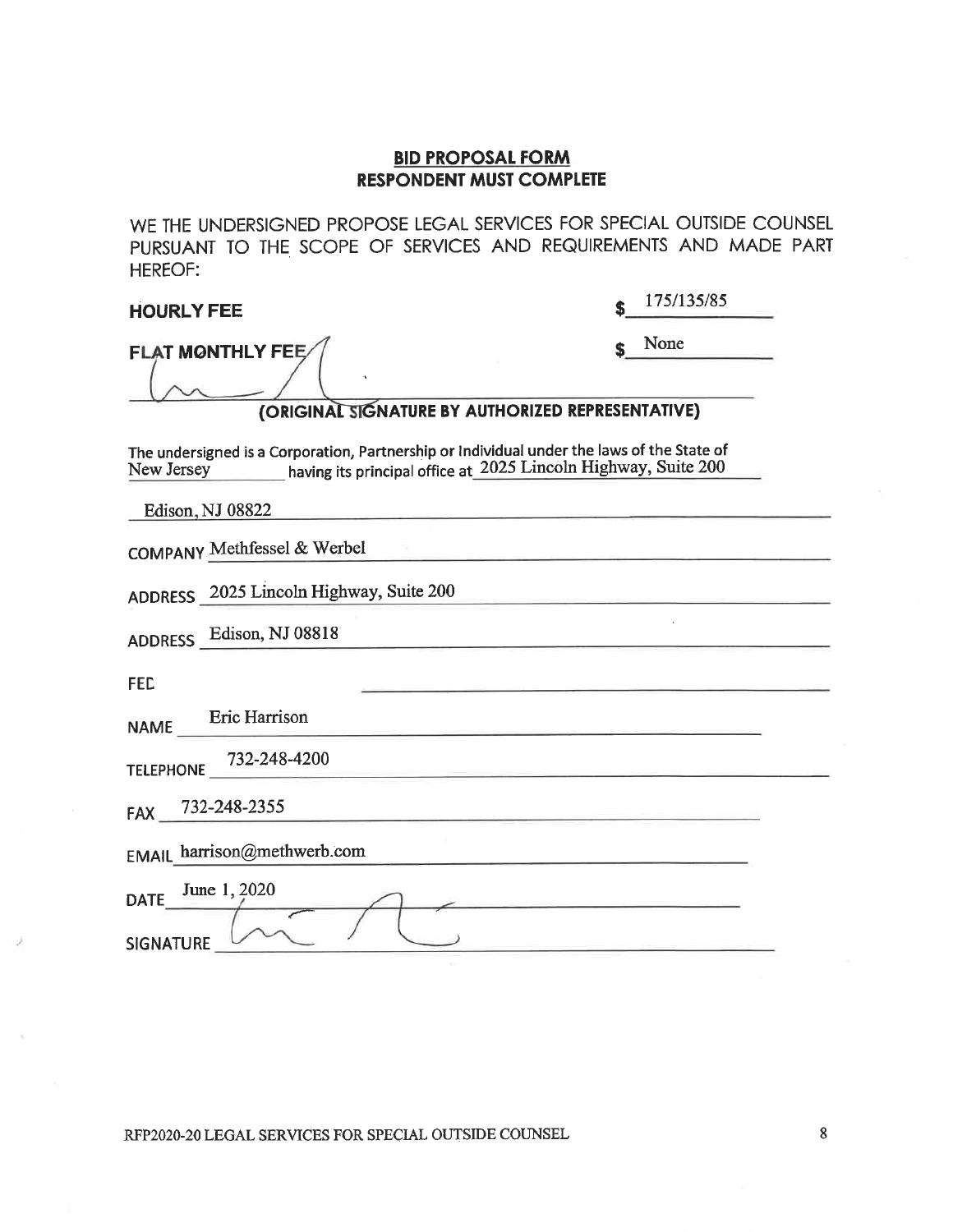WE THE UNDERSIGNED PROPOSE LEGAL SERVICES FOR SPECIAL OUTSIDE COUNSEL PURSUANT TO THE SCOPE OF SERVICES AND REQUIREMENTS AND MADE PART **HEREOF:** 

**HOURLY FEE** 

 $$175.00$ 

 $S$ 

**FLAT MONTHLY FEE** 

### (ORIGINAL SIGNATURE BY AUTHORIZED REPRESENTATIVE)

The undersigned is a Corporation, Partnership or Individual under the laws of the State of New Jersey having its principal office at 21 Roszel Road, Princeton, NJ 08540

|             | COMPANY Hill Wallack LLP Hill Wallack ALP              |
|-------------|--------------------------------------------------------|
|             | ADDRESS 21 Roszel Road                                 |
|             | ADDRESS ______________Princeton, New Jersey 08540      |
| FED. ID #   | <u> 1989 - Andrea Barbara, Amerikaansk politiker (</u> |
|             | NAME ________________ Michael Kahme                    |
|             | TELEPHONE 609-924-0808                                 |
| FAX         | 609-452-1888                                           |
| EMAIL       | mkahme@hillwallack.com                                 |
| <b>DATE</b> | 06/05/2020 2020                                        |
|             |                                                        |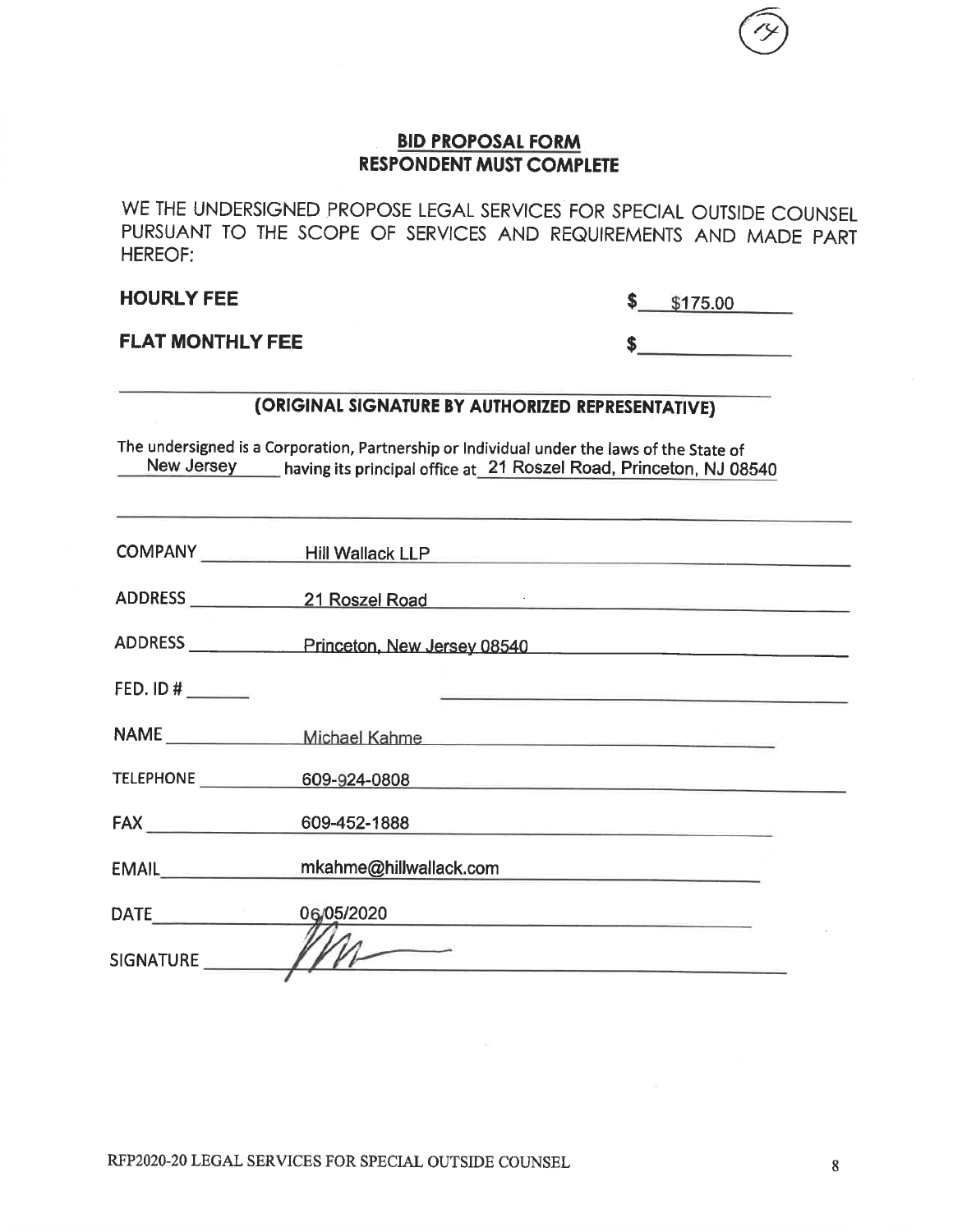

**Cherie Lee Adams Derlys Maria Gutierrez** Perry L. Lattiboudere Sandro Polledri John E. Croot, Jr.

**Adam S. Herman Andrew B. Brown** Audra A. Pondish **Leslie F. Prentice** 

THE LEGAL CENTER 1037 Raymond Blvd., Suite 900 Newark, NJ 07102 973.735.2742

**MARLTON OFFICE** 10000 Lincoln Drive East Suite 201 Marlton, NJ 08053 856.988.5488

June 9, 2020

### **VIA OVERNIGHT MAIL**

Isabel C. Garcia, OPA Purchasing Agent City of Trenton City Hall Annex, Division of Purchasing 319 East State Street, 1st Floor Trenton, NJ 08608

> $Re:$ Request for Proposals for Legal Services - Special Outside Counsel City of Trenton (RFP 2020-20)

Dear Ms. Garcia:

Per the Proposal Document requirements, please find Adams Gutierrez & Lattiboudere's Fee Proposal:

#### **FEE PROPOSAL**

AG&L proposes a rate of \$175.00 per hour for all shareholders, \$135.00 per hour for all

other attorneys and \$85.00 per hour for paralegals, plus reimbursement for reasonable out-of-

pocket expenses such as filing fees, postage and photocopying.

Thank you for considering this proposal. I would be happy to meet with you or any City

representatives in person to further discuss this matter and outline our qualifications.

Very truly yours,

PERRY L. LATTIBOUDERE, ESO.

PLL/rw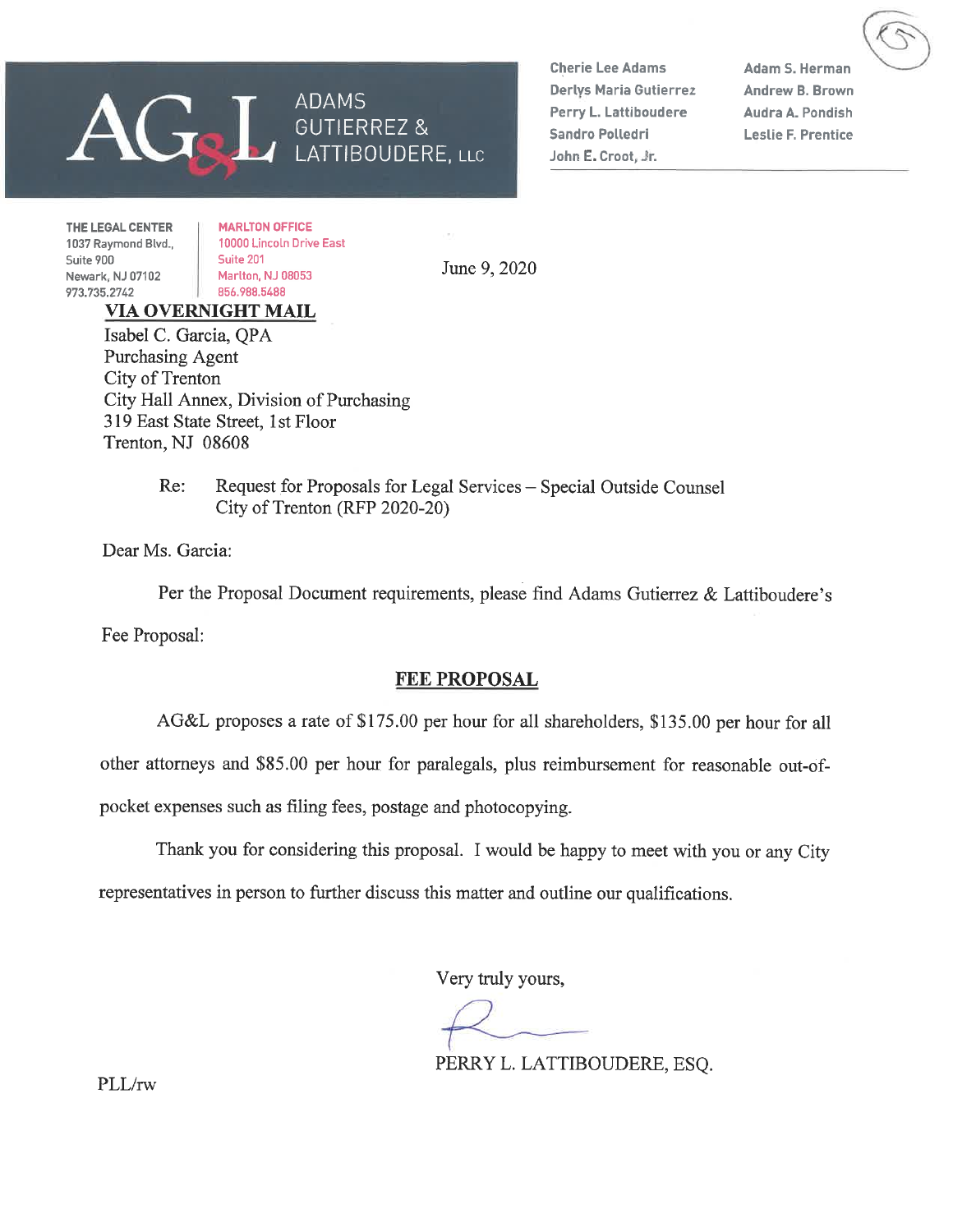

RUDERMAN & ROTH, LLC

### **COUNSELLORS AT LAW**

150 Morris Avenue, Suite 303 + Springfield, New Jersey 07081 TEL 973.258.1288 ♦ FAX 973.258.1171

ALLAN C. ROTH, ESQ. New Jersey · Illinois · District of Columbia **PLEASE REPLY TO:** 2 Tilton Place Holmdel, NJ 07733

#### **BID PROPOSAL FORM RESPONDENT MUST COMPLETE**

WE THE UNDERSIGNED PROPOSE LEGAL SERVICES FOR SPECIAL OUTSIDE COUNSEL PURSUANT TO THE SCOPE OF SERVICES AND REQUIREMENTS AND MADE PART **HEREOF:** 

**HOURLY FEE** 

#### \$160.00

#### **FLAT MONTHLY FEE**

| ۰<br>ħ. |  | -- |  |
|---------|--|----|--|
|         |  |    |  |

### (ORIGINAL SIGNATURE BY AUTHORIZED REPRESENTATIVE)

The undersigned is a Corporation, Partnership or Individual under the laws of the State of New Jersey having its principal office at Springfield, New Jersey.

| <b>COMPANY</b>   | Ruderman & Roth, L.L.C.                                                                   |
|------------------|-------------------------------------------------------------------------------------------|
| <b>ADDRESS</b>   | 150 Morris Avenue, Suite 303                                                              |
| <b>ADDRESS</b>   | Springfield, NJ 07081                                                                     |
| FED.ID#          | 83-2719751                                                                                |
| <b>NAME</b>      | Allan C. Roth                                                                             |
|                  | TELEPHONE 973-258-1288<br><u> 1989 - An Aonaichte ann an Cathair an Comhair ann an t-</u> |
| <b>FAX</b>       | 973-258-1171                                                                              |
| <b>EMAIL</b>     | aroth#rrlaborlaw.com                                                                      |
| <b>DATE</b>      | <u> 1990 - Jan Barnett, amerikansk politik (</u>                                          |
| <b>SIGNATURE</b> |                                                                                           |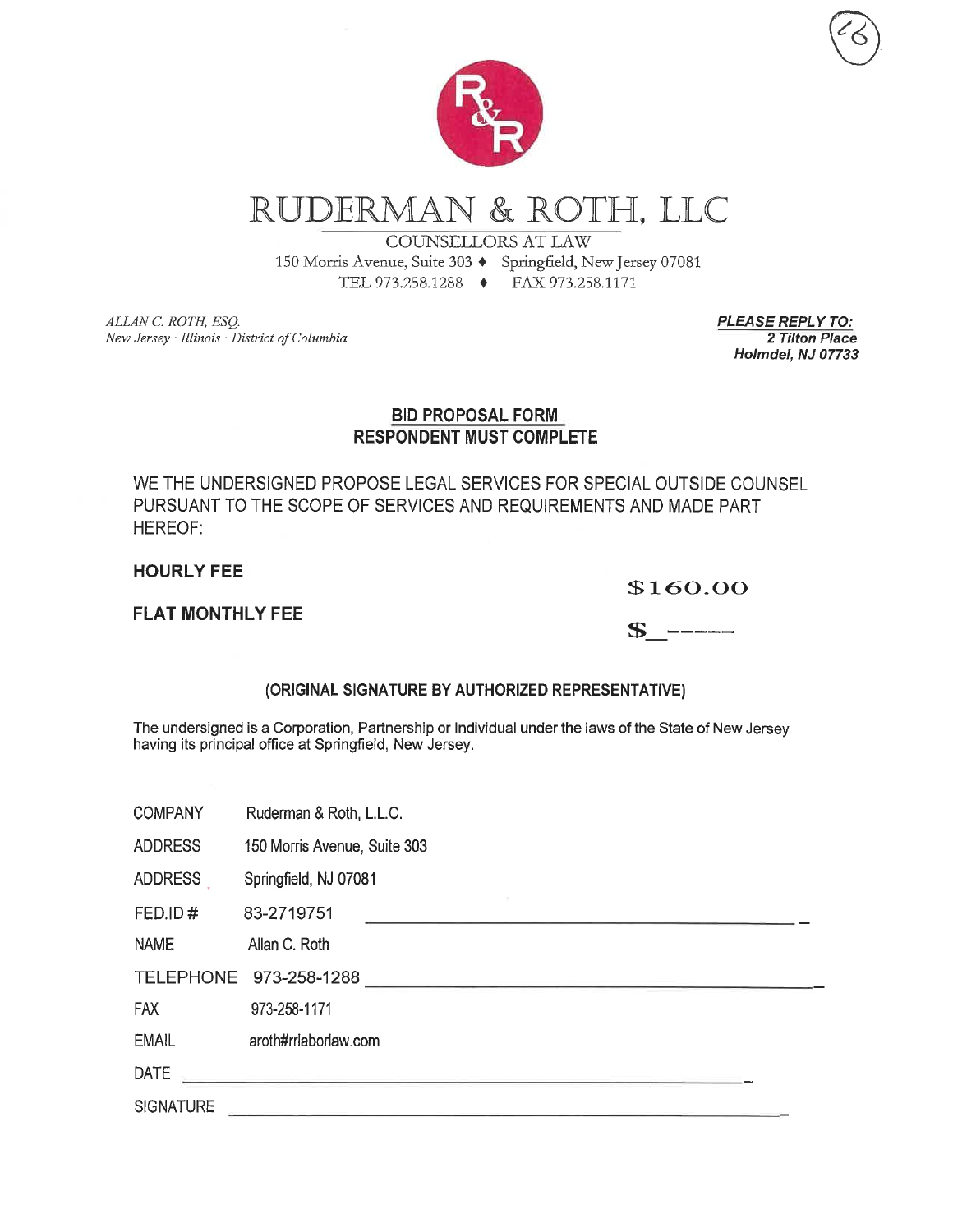



Ruben D. Perez\* Matthew R. Tavares\* Jeremy M. Brooks Michael S. Spinello

Writer's Direct: DMinchello@NJRCMLaw.com

PAYMENT CONDITIONS AND RATE SCHEDULES

RAINONE

ATTORNEYS AT LAW

COUGHLIN

MINCHELLO

During the calendar year 2020-2021 Rainone Coughlin Minchello proposed to provide legal services at an hourly rate of One Hundred Seventy-Five Dollars (\$175.00) per hour for shareholders, One Hundred Thirty-Five Dollars (\$135.00) per hour for all other attorneys and Eighty-Five (\$85.00) for paralegals for all services required.

We further propose the following fees for expenses:

#### **Reimbursable Expenses:**

| Photocopies | \$.08 per page; | Faxes        | \$.25 per page |
|-------------|-----------------|--------------|----------------|
| Printing    | \$.08 per page; | Color Copies | \$.65 per page |
| CD Copy     | \$5.00;         | DVD Copy     | \$10.00        |

Any additional reimbursable expenses will be subject to the approval of the City.

Invoices and Payment: Invoices are sent on a monthly basis and payment is due within 30 days thereafter.

Louis N. Rainone Craig J. Coughlin\* David L. Minchello Carol A. Berlen John F. Gillick Brian P. Trelease\* Claudia Marchese Anne E. Rowan \* Also admitted in New York